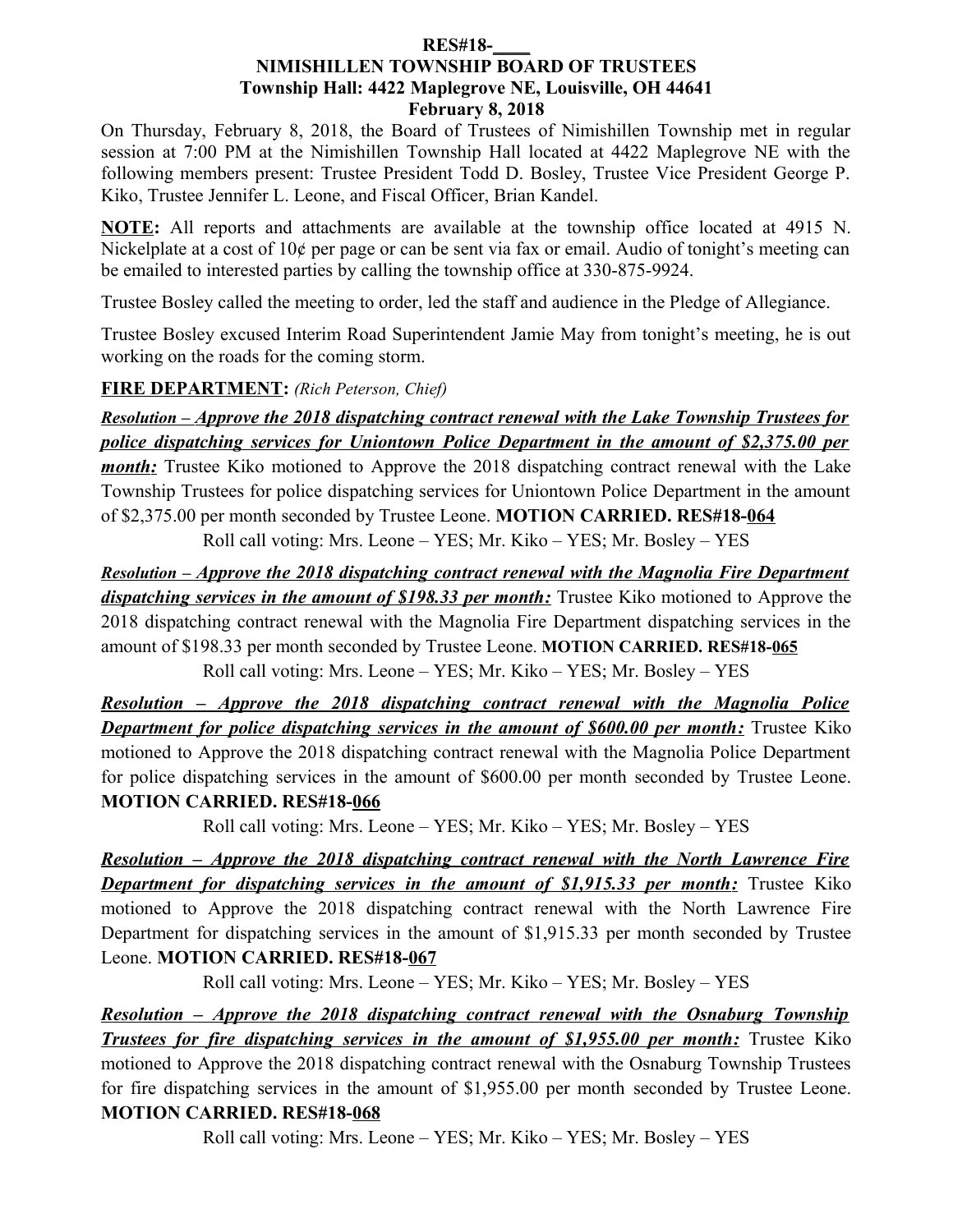*Trustees Minutes – 2018, February 8 (Cont.)*

 *Resolution – Approve the 2018 dispatching contract renewal with the Suffield Township Trustees for fire dispatching services in the amount of \$1,889.83 per month:* Trustee Kiko motioned to Approve the 2018 dispatching contract renewal with the Suffield Township Trustees for fire dispatching services in the amount of \$1,889.83 per month seconded by Trustee Leone. **MOTION CARRIED. RES#18-069**

Roll call voting: Mrs. Leone – YES; Mr. Kiko – YES; Mr. Bosley – YES

 *Resolution – Approve the 2018 dispatching contract renewal with the Tri Division Ambulance for EMS dispatching services in the amount of \$2,181.66 per month:* Trustee Kiko motioned to Approve the 2018 dispatching contract renewal with the Tri Division Ambulance for EMS dispatching services in the amount of \$2,181.66 per month seconded by Trustee Leone. **MOTION CARRIED. RES#18-070**

Roll call voting: Mrs. Leone – YES; Mr. Kiko – YES; Mr. Bosley – YES

Discussion – Chief Peterson informed the Board that he was contacted by Rhonda Griffin from the Louisville Chamber of Commerce. Ms. Griffin asked to hold all of the Chamber events at the former Grande and would like to have the Fire/EMS involved. Chief Peterson stated Ms. Griffin could not attend the meeting; however, she would like to attend the  $1<sup>st</sup>$  meeting in March to discuss this with the Board. All of the events that were held downtown and at Metzger's Park will now be at the Grange. Chief Peterson stated he spoke with the Firefighters Association and they are willing to get involved.

**ROAD DEPARTMENT:** *(Jamie May, Interim Rd. Superintendent – absent)*

*Resolution – Approve February 8, 2018 Road Report:* Trustee Kiko motioned to approve the Road Report for February 8, 2018 seconded by Trustee Leone. **MOTION CARRIED. RES#18-071** Roll call voting: Mrs. Leone – YES; Mr. Kiko – YES; Mr. Bosley – YES

## **ZONING DEPARTMENT:** *(Floyd Fernandez, Interim Inspector)*

Discussion – Trustee Bosley introduced the new Temporary Zoning Inspector, Floyd Fernandez, to the audience. Mr. Fernandez informed the Board of all the phone calls he returned on his first day, as well as completing a permit for a new home.

*Resolution – Approve January 2018 Zoning Report for Stark County Auditor:* Trustee Kiko motioned to approve the January 2018 Zoning Report for Stark County Auditor seconded by Trustee Leone. **MOTION CARRIED. RES#18-072**

Roll call voting: Mrs. Leone – YES; Mr. Kiko – YES; Mr. Bosley – YES

Discussion – Mr. Fernandez expressed to the Board about the 2 ladies in the office and how they have helped him immensely and he couldn't thank them enough.

## **FISCAL OFFICER:** *(Brian Kandel)*

Discussion – Fiscal Officer Brian Kandel informed the Board at the beginning of the year, they implemented the new software, UAN. And on March 21 there is training for the payroll because right now they are using the old system for payroll. After training on March 21, everything will be in the new system. Fiscal Officer Kandel stated this training will be in Columbus.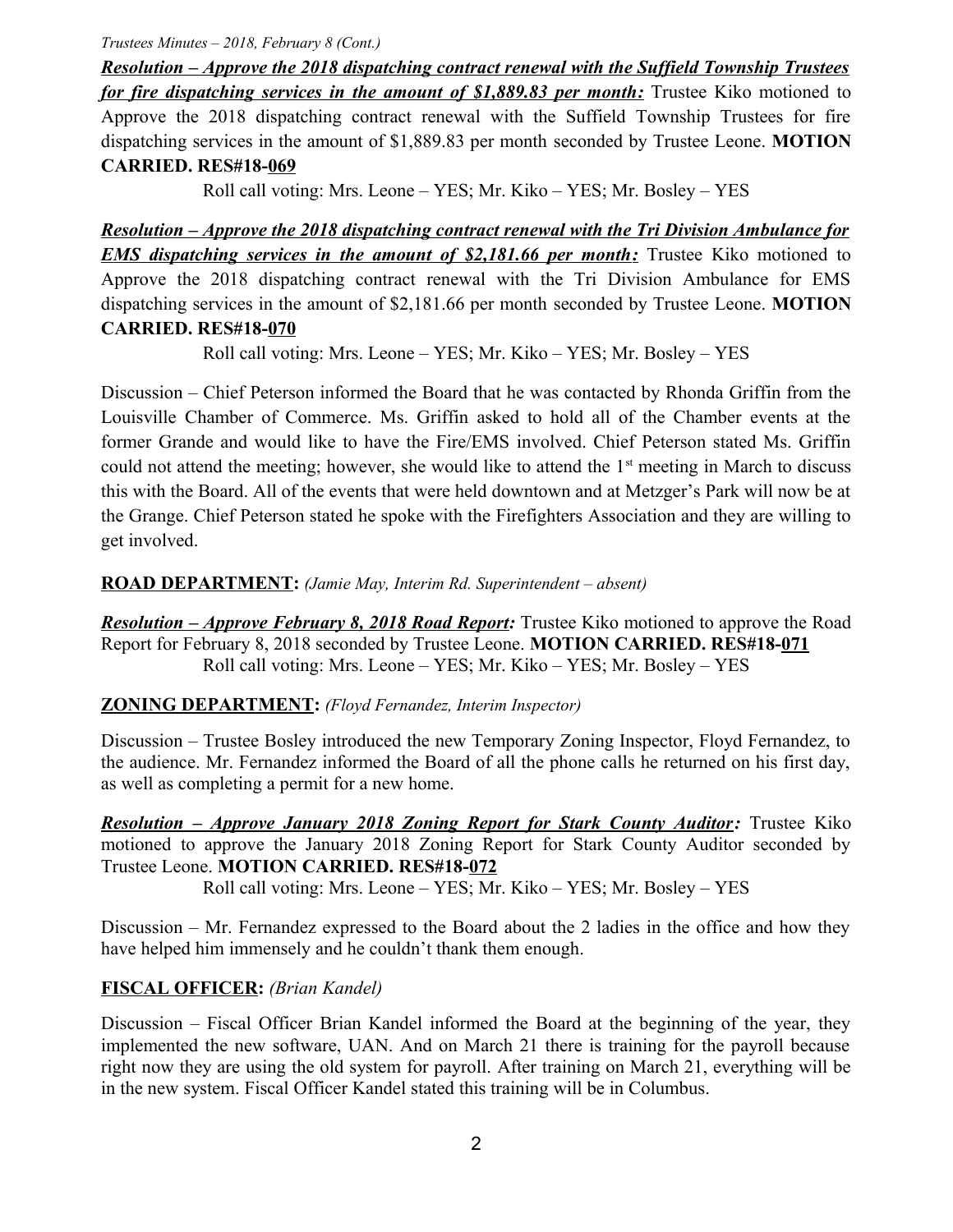#### *Trustees Minutes – 2018, February 8 (Cont.)*

 *Resolution – Authorization for the Fiscal Officer and Assistant Fiscal Officer to attend the UAN* **Payroll module training on March 21:** Trustee Kiko motioned to Authorization for the Fiscal Officer and Assistant Fiscal Officer to attend the UAN Payroll module training on March 21 seconded by Trustee Leone. **MOTION CARRIED. RES#18-073**

Roll call voting: Mrs. Leone – YES; Mr. Kiko – YES; Mr. Bosley – YES

Discussion – Fiscal Officer Kandle informed the Board of the Auditor of State's Local Government Officials Conference. This is a 2-day conference for Fiscal training and seminars.

 *Resolution – Authorization for the Fiscal Officer and Assistant Fiscal Officer to attend the Auditor of State's Local Government Officials Conference on March 22 and March 23:* Trustee Kiko motioned to Authorization for the Fiscal Officer and Assistant Fiscal Officer to attend the Auditor of State's Local Government Officials Conference on March 22 and March 23 seconded by Trustee Leone. **MOTION CARRIED. RES#18-074**

Roll call voting: Mrs. Leone – YES; Mr. Kiko – YES; Mr. Bosley – YES

## **CONCERNS OF CITIZENS:**

*Joanne Moody of 7018 Pilot Knob* stepped to the podium regarding:

• Thanks to the Road Crew for clearing the roads

*Jim Morris of 4514 Eastland* stepped to the podium regarding:

• Concerned about the size of the plows on the trucks

Discussion – Mr. Morris voiced his concern to the Board about the size of the plows for the trucks. Mr. Morris stated they are for highways and they are too big for the township roads. Discussion followed.

*Dawne Friedman of 5362 Francesca* stepped to the podium regarding:

- Stop sign at Peach  $&$  Fruitland
- Newsletter

Discussion – Ms. Friedman expressed her opinion to the Board regarding having a stop sign installed at Peach & Fruitland. Ms. Friedman suggested to the Board about contacting the bus garage to have them change where they pickup and drop off kids to help the buses stay off of Peach at that intersection. Discussion followed.

Discussion – Ms. Friedman asked the Board for an update on the newsletter. Trustee Bosley stated the Board held a Special Meeting to hire Mr. Fernandez, the Board also had a chance to discuss the newsletter. The Board has decided to do a newsletter 2 times a year and the department heads and the Trustees will contribute information. Discussion followed.

Discussion – Trustee Bosley informed the audience the Board also discussed the office hours during the Special Meeting. The Board decided to wail until a permanent Zoning Inspector is in place to set the office hours.

*Donna Fuller of 5857 Rosedale* stepped to the podium regarding:

- Changes to the Zoning Book
- Concerned about roads not done with last snow

Discussion – Ms. Fuller informed the Board that she is hoping in this year there will be some changes made to the Zoning Book. Trustee Bosley informed Ms. Fuller that the Zoning Commission rewrites the book and suggests that she attend a meeting. Ms. Fuller also informed the